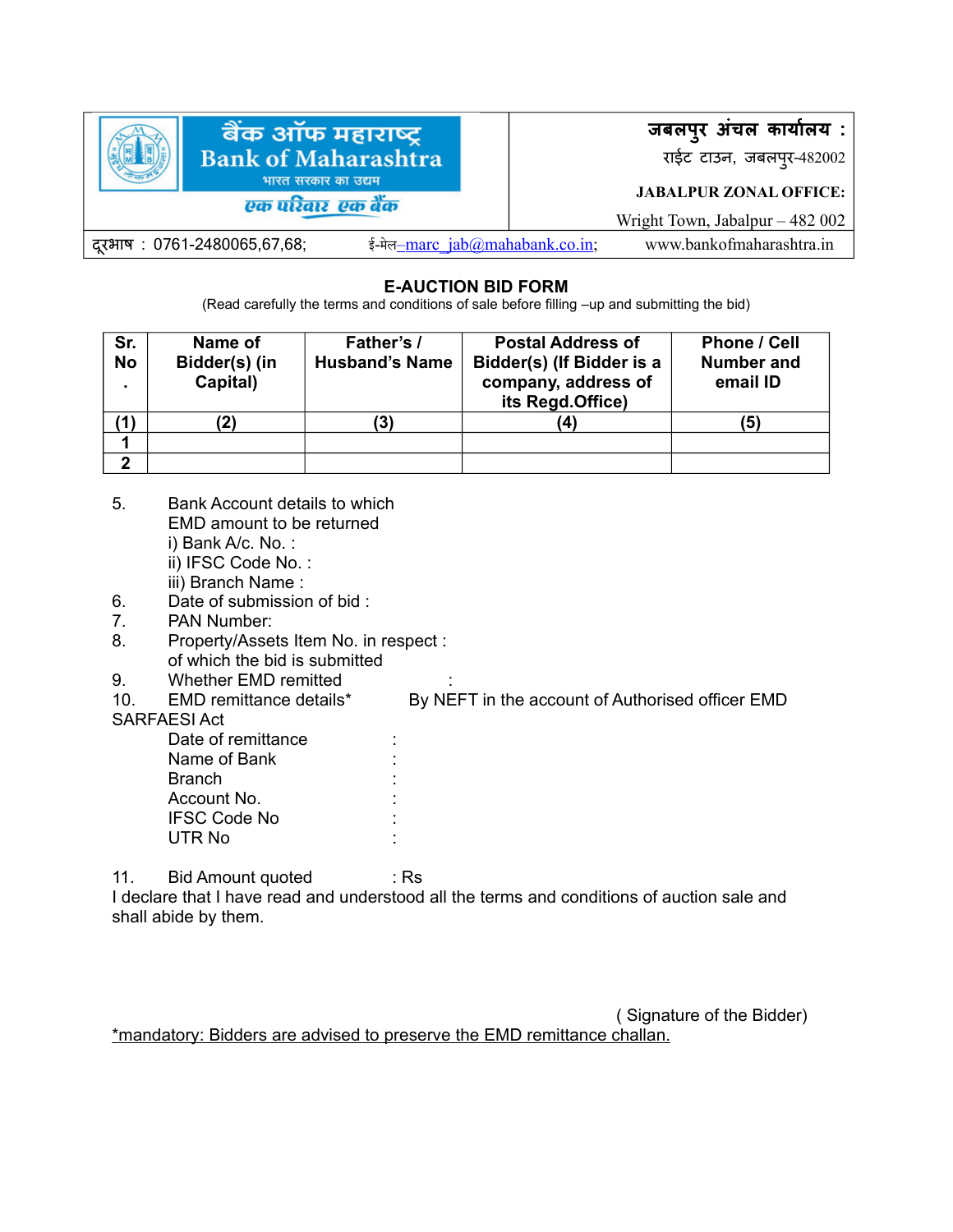

# **General Terms and Conditions of Online Auction Sale**

## 1. **Nature and Object of Online Sale:**

- a. The online e-auction sale is with the object of Free and Fair Sale, Transparency and for achieving best-possible recovery of public money.
- b. The sale is governed by the Provisions of the Securitisation and Reconstruction of Financial Assets and Enforcement of Security Interest Act, 2002 and Security Interest (Enforcement) Rules, 2002 and the following specific terms and conditions.

## 2. **Caution to bidders:**

- a. Property is sold on as is and where is /on what it is/ no complaint basis.
- b. Bidders are advised / cautioned to verify the concerned SRO as well as the Revenue Records/ other Statutory authorities such as Sales Tax/Excise/Income Tax etc. and shall satisfy themselves regarding the nature, description, condition, encumbrance, lien, charge, statutory dues, etc over the property before submitting their bids.
- c. Bidders are advised to go through all the terms and conditions of sale given in the tender document and also in the corresponding public sale notice in the dailies before submitting the bid and participating in the online bidding/auction.
- d. Statutory dues/liabilities etc., due to the Government/Local Body, if any, shown in the sale notice/tender document shall be borne by the purchaser(s).

### 3. **Inspection of Property/Immovable Assets:**

- a. Property/Assets can be inspected on the date(s) given in the public sale notice / tender document**.**
- b. Bidders shall inspect the property/Assets and satisfy themselves regarding the physical nature, condition, extent, etc of the property/Assets.
- c. Bidders are bound by the principle of caveat emptor (Buyer Beware).
- d. Complaints, if any, in the matter of inspection shall immediately be brought to the notice of the Authorised Officer.

### 4. **Inspection of Title Deeds:**

a. Bidders may inspect and verify the title deeds and other documents relating to the property available with the Bank

### 5. **Submission of bid forms:**

a. Bids in the prescribed format given in the tender document shall be submitted "offline" in the proforma provided in portal http://www.bankeauction.com Bids submitted otherwise shall not be eligible for consideration and rejected.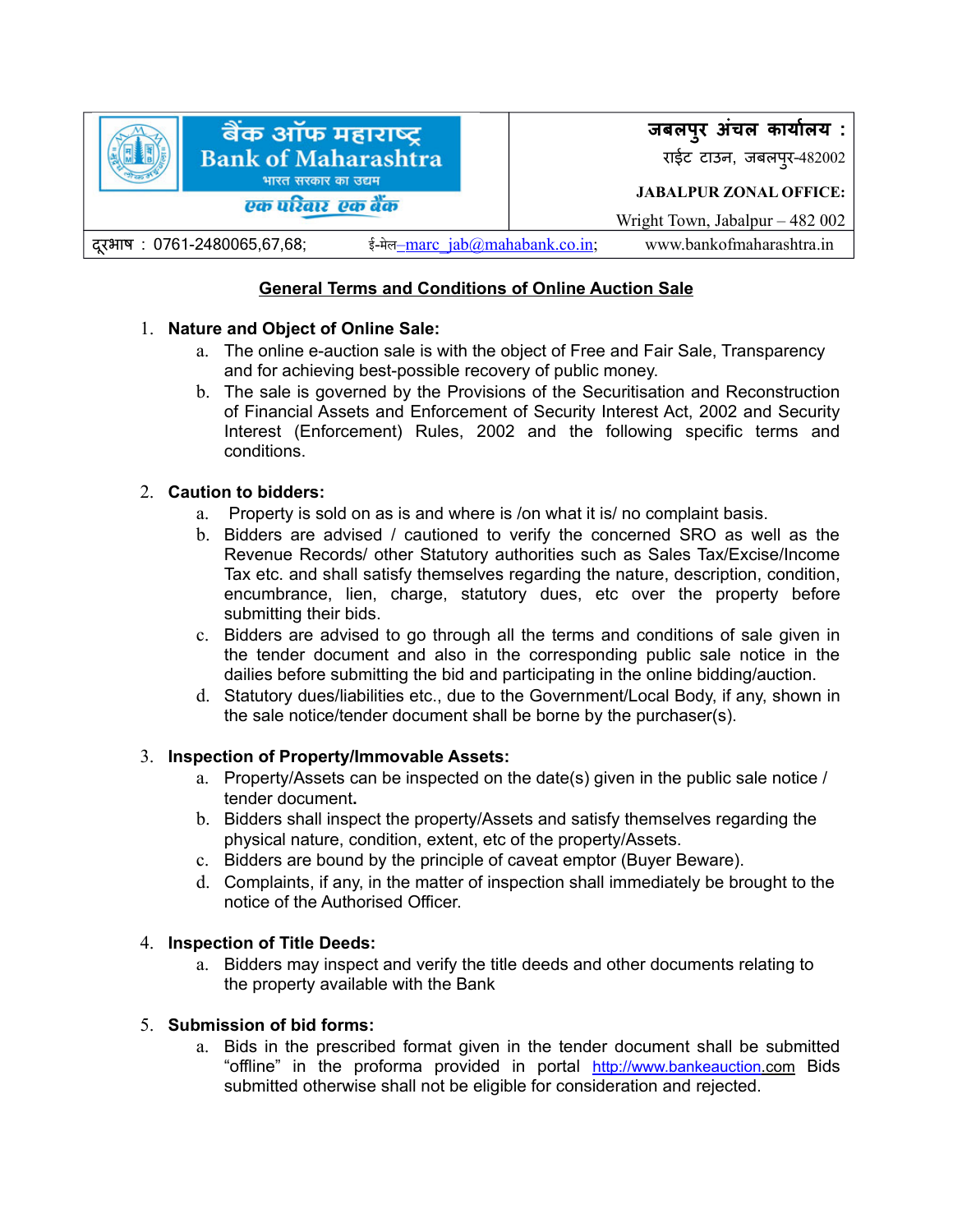- b. Bids shall be submitted online before the last date and time given in the sale notice/tender document.
- c. Bids form shall be duly filled in with all the relevant details.
- d. Bidders staying abroad/NRIs/PIOs/Bidders holding dual citizenship must submit photo page of his/her valid Indian Passport.
- e. Incomplete/unsigned bids without EMD remittance details will be summarily rejected. NRI Bidders must necessarily enclose a copy of Photo page of his/her Passport and route their bid duly endorsed by Indian Mission.
- f. Only copy of PAN Card, Passport, Voter's ID, Valid Driving License or Photo Identity Card issued by Govt. and PSU will be accepted as the identity document and should be submitted along with the bid form.
- g. Original Identity Document copy of which is submitted along with the bid form must be produced on demand.

# 6. **Earnest Money Deposit (EMD):**

- a. The bid shall be accompanied by the EMD as specified in the public sale notice/tender document.
- b. EMD and other deposits shall be remitted through EFT/NEFT/RTGS Transfer to the bank account as specified in the sale notice/Tender document.
- c. Bidders not to disclose remittance details of EMD, UTR Code, etc. to any one and to safeguard its secrecy.
- d. Bidders shall preserve the remittance challan and shall produce the same as and when demanded.
- e. Bid form without EMD shall be summarily rejected.
- f. All details regarding remittance of EMD shall be entered in the bid form.
- g. EMD, either in part or in full, is liable for forfeiture in case of default.

# 7. **Bid Multiplier:**

a. The bidders shall increase their bids in multiplies of the amount specified in the public sale notice.

### 8. **Duration of Auction sale:**

- a. Online auction sale will start automatically on and at the time given in the public sale notice/Tender Document.
- b. Auction/Bidding time will initially be for a period of one hour and if bidding continues, the bidding process will get automatically extended five minutes duration of each and kept open till the auction-sale concludes.
- c. If any market-leading bid (bid higher than the highest at the point in time) is received within the last five minutes of closing time, the bidding time will be extended automatically by five minutes and if no bid higher than last quoted highest bid is received within the said extended five minutes, the auction sale will automatically get closed at the expiry of the extended five minute. There will thus be an extension of bidding-time, each of five minutes duration, till auction is concluded.
- d. Bidders are advised to enter their bid accordingly keeping in mind the five minutes duration.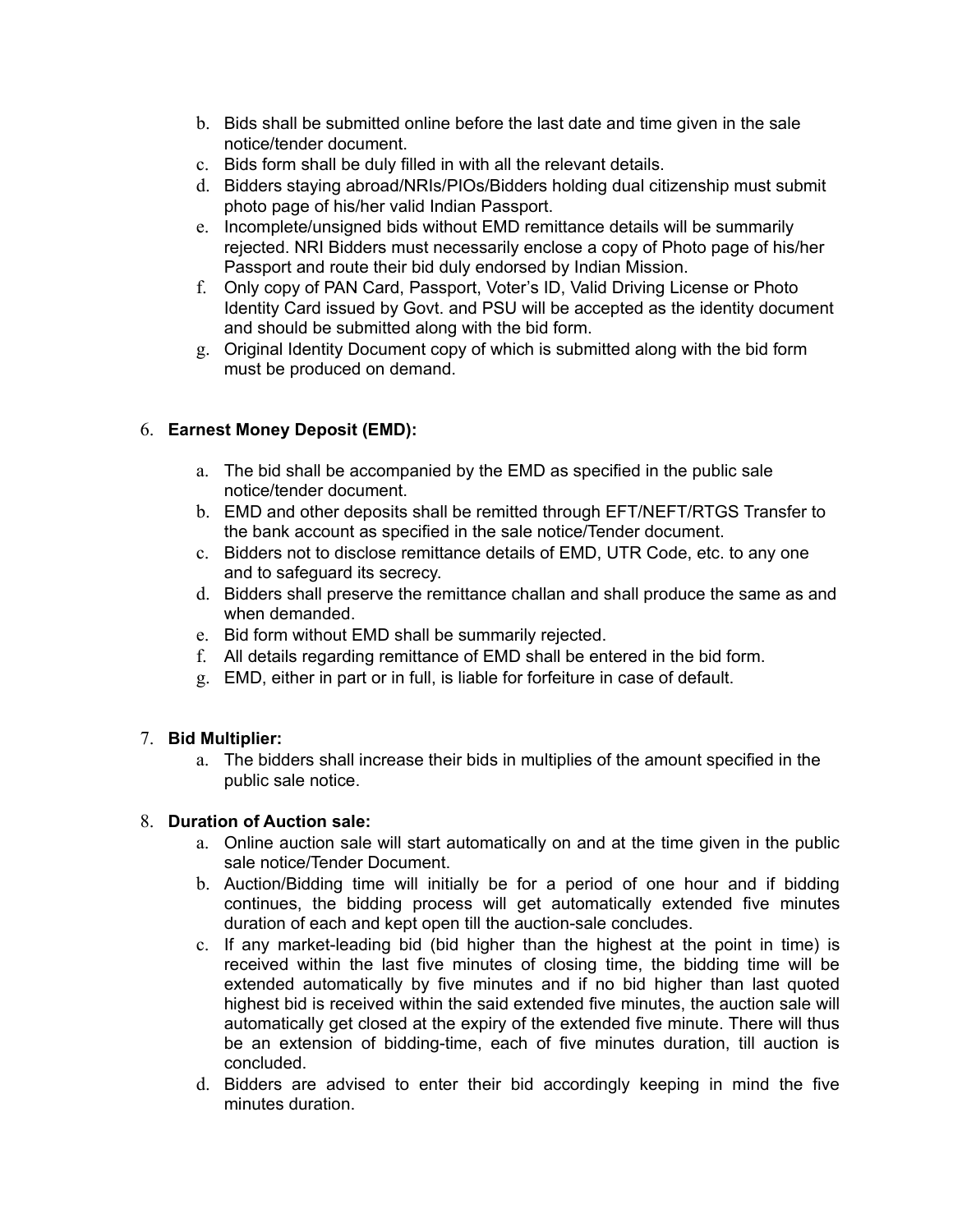e. No complaint on time-factor or paucity of time for bidding will be entertained.

# 9. **Online Bidding:**

- a. Auction/ bidding will be only online bidding through the portal provided by the service provider.
- b. In case of sole bidder, the sale may be accepted or deferred and property be brought for resale or otherwise sale will be deferred or cancelled.
- c. Bidders are cautioned to be careful while entering their bid amount and to check for alteration, if any, before confirming the same.
- d. No request/complaint of wrong bidding will be entertained for canceling the sale and in such case, the EMD in full will be forfeited.
- e. Bidders may, subject to conditions of online service provider, may avail preauction training and/or for demo/mock auction-sale.

## 10. **Declaration of successful bidder:**

- a. Highest bidder will be declared the successful bidder and sale will be confirmed in his favour. Intimation to this effect will be given through e-mail by service provider/Bank.
- b. All intimations to bidders/auction purchaser will be primarily through e-mail by the service provider/Bank. Date of sending e-mail will be considered as date of intimation. If no intimation reaches, bidders are expected to take efforts to find out status from the Bank. Non-receipt of intimation should not be an excuse for default/non-payment.

## 11. **Deposit of purchase price:**

- a. The bidder declared successful, shall pay, immediately on the same day after such declaration, a deposit of 25% (less EMD already paid) on the amount of his purchase money.
- b. In case of the auction-sale proceeding and concluding beyond the banking transaction hours, the deposit of 25% of purchase price (less EMD already paid) shall be remitted before 3.00 p.m. of the next working day.
- c. The balance amount of purchase money shall be paid on or before the fifteenth day from the date of the sale or within such period as may be extended, for the reason to be recorded, by the Authorised Officer.

# 12. **Default of Payment:**

- a. Default of payment of 25% of bid amount (less EMD) on the same day or the next working day as stated in para 11(b) above and 75% of balance bid amount within the stipulated time shall render automatic cancellation of sale without any notice.
- b. The EMD and any other monies paid by the successful bidder shall be forfeited by the Authorised Officer of the Bank.

# 13. **Sale Certificate / Payment of Stamp Duty:**

- a. On payment of the entire purchase price / bid amount, Sale Certificate will be issued by the Authorised Officer of the Bank only in the name/names of the bidders whose name/names are mentioned in the bid form.
- b. No request for inclusion/substitution of names, other than those mentioned in the bid, in the sale certificate will be entertained.
- c. Sale Confirmation/Sale Certificate shall be collected in person or through an authorized person.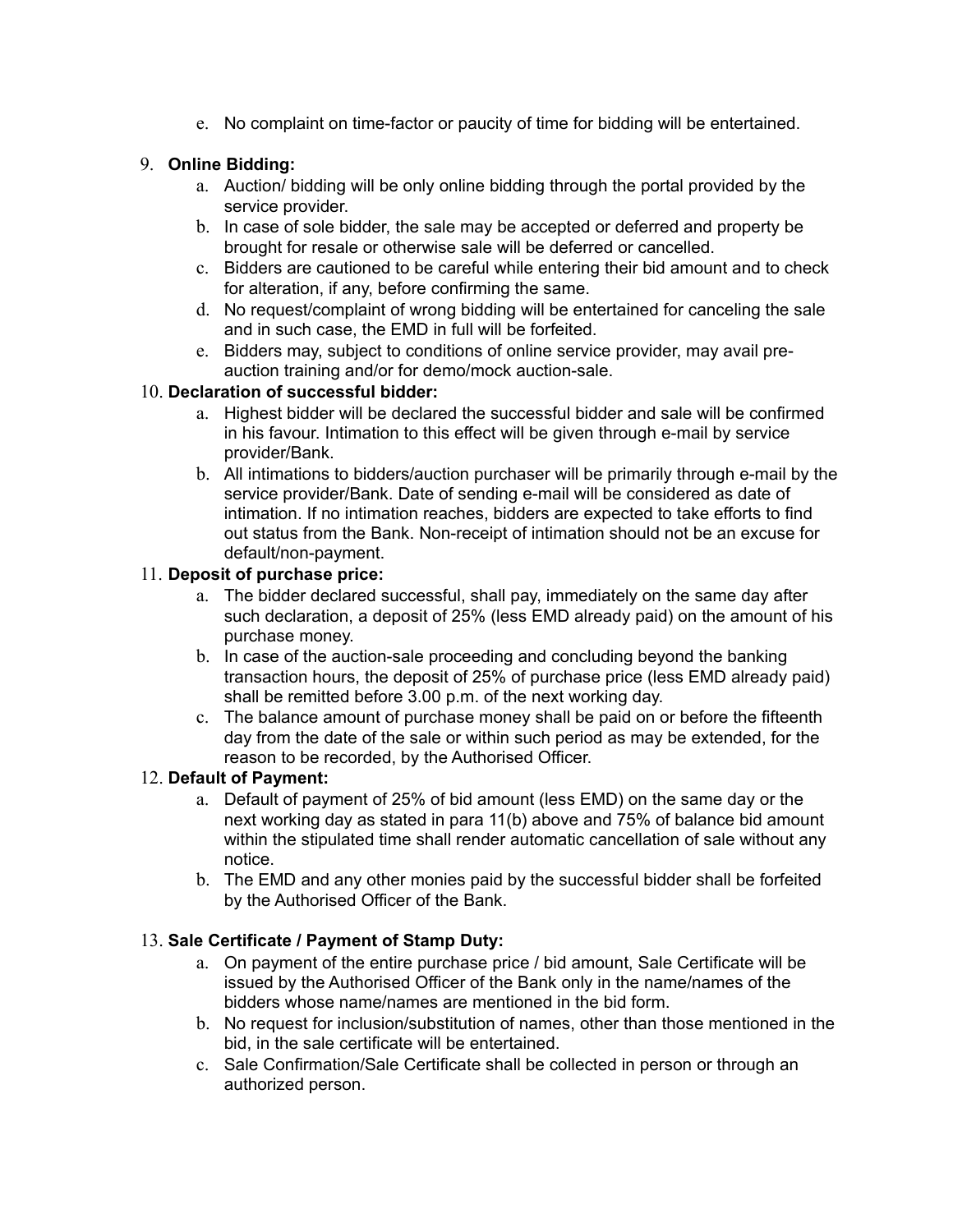- d. The Stamp Duty, Registration Charges, etc. as per relevant laws for the sale certificate shall be borne by the successful bidder.
- e. The Sale Certificate will not be issued pending operation of any stay/ injunction/ restraint order passed by the DRT/DRAT/High Court or any other court against the issue of Sale Certificate.
- f. The deposit made by the successful-bidder, pending execution of Sale Certificate, will be kept in non interest bearing deposit account.
- g. No request for return of deposit either in part or full/cancellation of sale will be entertained.

## 14. **Return of EMD:**

- a. EMD of unsuccessful bidders will be returned through EFT/NEFT/RTGS transfer to the bank account details provided by them in the bid form and intimated via their email id.
- b. Unsuccessful bidders shall ensure return of their EMD and if not, immediately to contact the Authorised Officer of the Bank.

## 15. **Stay/Cancellation of Sale:**

- a. In case of stay of further proceedings by DRT/DRAT/High Court or any other Court, the auction may either be deferred or cancelled and persons participating in the sale shall have no right to claim damages, compensation or cost for such postponement or cancellation.
- b. Default in payment of 25% of the purchase price or the balance purchase price within the stipulated/extended time will result in forfeiture and cancellation of sale and Bank will be entitled to re-auction the same.

### 16. **Delivery of Title Deeds:**

a. The title deeds and other documents related to the property and deposited with the Bank for creation of Equitable Mortgage shall be delivered to the Successful bidder/Auction Purchaser, on execution of the Sale Certificate

### 17. **Delivery of possession:**

a. All expenses and incidental charges there to shall be borne by the auction purchaser.

### 18. **Other Conditions:**

- a. The Authorised Officer will be at liberty to amend/ modify/ delete any of the conditions as may be deemed necessary in the light of facts and circumstances of each case.
- b. The Authorised Officer reserves the right to accept or reject all or any bid or bids without assigning any reason and to postpone or cancel the sale without assigning any reason.
- c. Bidders shall be deemed to have read and understood all the conditions of sale and are bound by the same.
- d. No counter-offer/conditional offer/conditions by the bidder and/or successfulbidder will be entertained.

# **Technical Terms and Conditions of Online Auction Sale**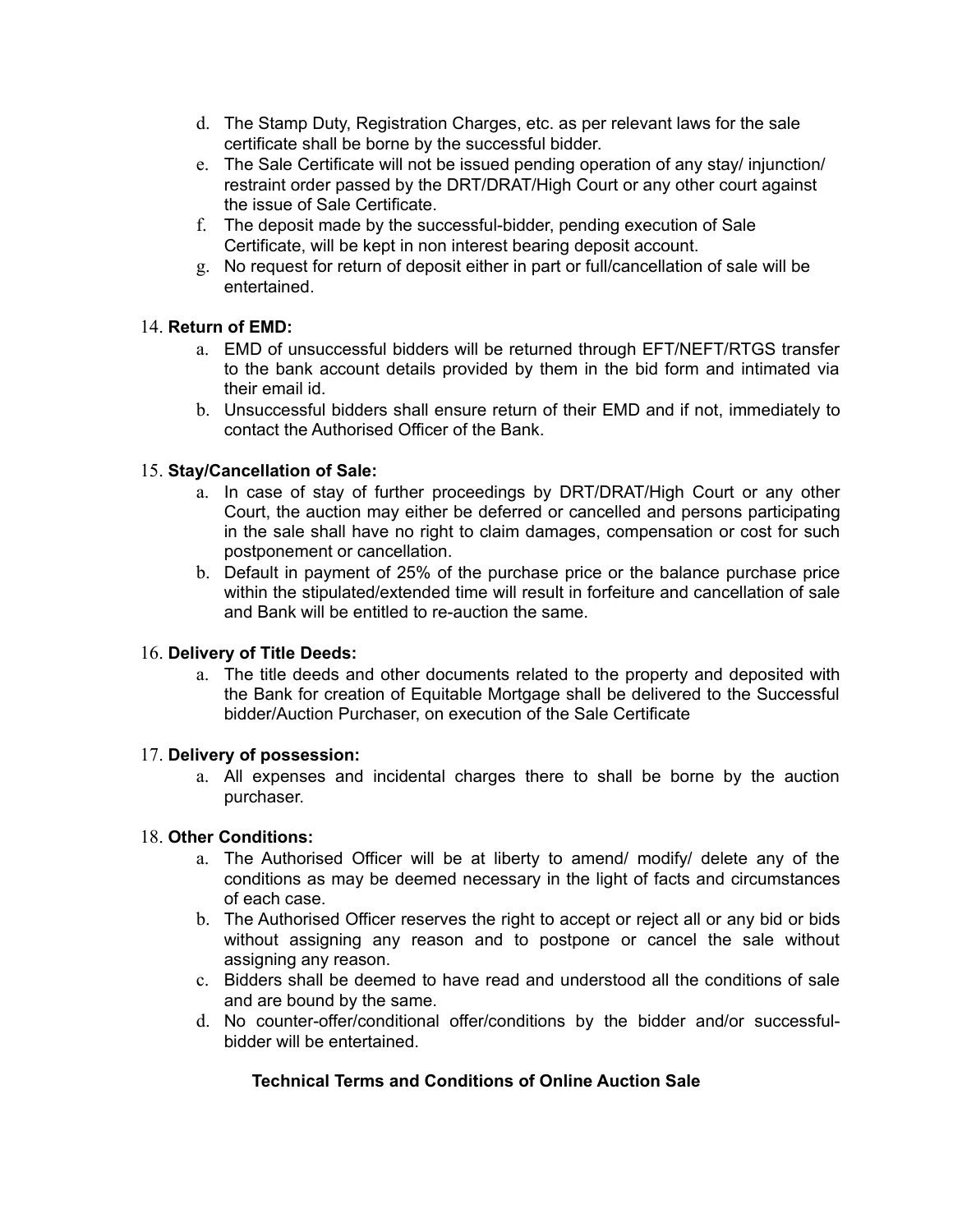- 1. Prospective bidder has to register with the "online" service provider.
- 2. Only upon verification of the bid form and confirmation of remittance of EMD, the User ID issued by the online service provider will be activated permitting the bidder to enter into the website of the service provider for bidding.
- 3. Bidders should not disclose their User ID as well as password and other material information relating to the bidding to any one and to safeguard its secrecy.
- 4. Bidders are advised to change the password immediately on receipt from the service provider.
- 5. **Time Extension**: If any market leading bid (bid higher than the highest at the point in time) is received within the last five minutes of closing time, the time of auction sale will get automatically extended by another five minutes and subsequently, if no further bid higher than the last quoted highest bid is received within the said extended five minutes, the auction sale will be automatically closed at the expiry of the extended five minutes.
- 6. **Training:** The online service provider will provide training "online" if required by the bidders at a mutually convenient date and time before the auction.
- 7. **Bids:** All bids placed are legally valid bids and are to be considered as bids from the bidder himself. Once the bid is placed, the bidder cannot reduce or withdraw the bid for whatever reason. If done so, the EMD amount shall be forfeited.
- 8. The highest and the latest bid on the auction shall supersede all the previous bids of the respective bidders. The bidder with the highest offer/ bid does not get any right to demand acceptance of his bid in case any stay order is received by the Bank.
- 9. The bidder shall be solely responsible for all consequences arising out of the bid submitted by him (including any wrongful bidding) and no complaint/ representation will be entertained in this regard by the Bank. Hence bidders are cautioned to be careful to check the bid amount and alter/rectify their bid if required before confirming the bid submitted.
- 10. The intimation to the bidder/ bidders concerned of having declared successful in the auction sale will primarily be sent to them through e-mail. The date of sending the email will be considered as date of intimation.
- 11. If no intimation reaches for reasons beyond the control of the Bank, the bidders are required to take efforts to ascertain the status. Non receipt of intimation shall not be a ground for non-payment or delayed payment. Bidders must therefore keep a watch on their incoming e-mail or can contact the Bank/ Authorised Officer. The Bank will not be liable for wrong e-mail id registered by the bidder or for return of the mail for mailbox being full.

#### 12. **Demo/mock auction:**

For bidders who have indicated non-familiarity with e-Auction, training on a DEMO/MOCK Auction will be arranged in a manner and on such date by the service provider as may be specified in the schedule Programme. Only those Bidders who have registered themselves for the Auction by submitting the "Declaration Form" and have also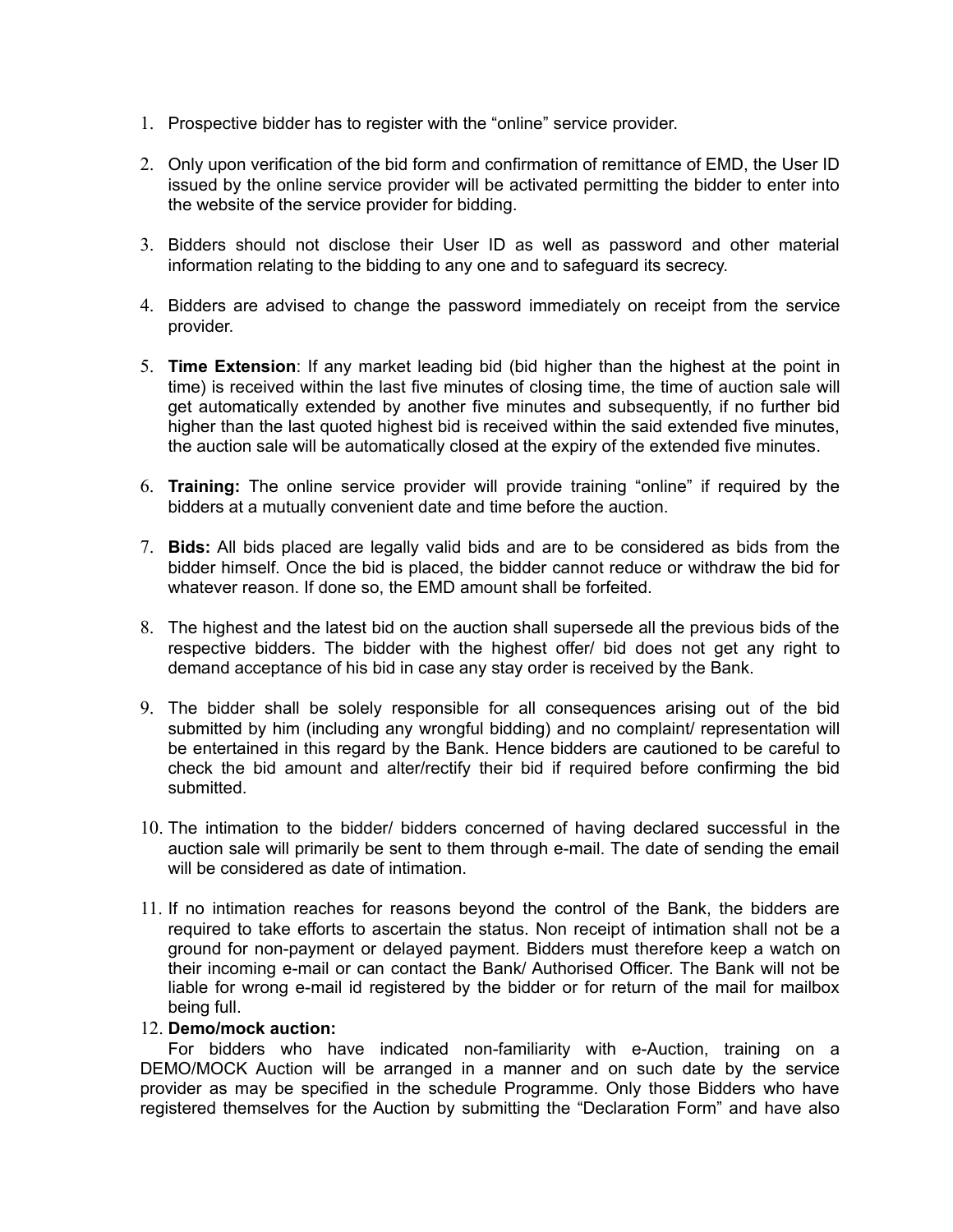paid the EMD can participate in this Mock Auction. No training will be given during the actual e-Auction.

#### 13. **Note of caution for the Bidders:**

Bidders may encounter certain unforeseen problems such as time lag, heavy traffic, system/ power failure at the Bidders end. To avoid losing out on bidding because of above-mentioned reasons, it is advised not to wait for the last moment for submitting their bids.

## **DECLARATION**

Date:

The Authorised Officer, **Bank of Maharashtra, Zonal Office, ARC.** First Floor, Muthye, In front of Telephone Exchange Wright Town, Jabalpur (M. P.)-482002

- 1. I/We, the Bidder/s aforesaid do hereby state that, I/We have read the entire terms and conditions of the sale and understood them fully. I/We, hereby unconditionally agree to conform with and to be bound by the said terms and conditions and agree to take part in the Online Auction.
- 2. I/We declare that the EMD and other deposit towards purchase-price were made by me/us as against my/our bid and that the particulars remittance given by me/us in the bid form is true and correct.
- 3. I/We further declare that the information revealed by me/us in the bid document is true and correct to the best of my/our belief. I/We understand and agree that if any of the statement/ information revealed by me/us is found to be incorrect and/or untrue, the bid submitted by me/us is liable to be cancelled and in such case, the EMD paid by me/us is liable to be forfeited by the Bank and the Bank will be at liberty to annul the offer made to me/us at any point of time.
- 4. I/We also agree that after my/our offer given in my/our bid for purchase of the assets is accepted by the Bank and I/We fail to accept or act upon the terms and conditions of the sale or am/are not able to complete the transaction within the time limit specified for any reason whatsoever and/or fail to fulfill any/all the terms and conditions of the bid and offer letter, the EMD and any other monies paid by me/us along with the bid and thereafter, are liable to be forfeited.
- 5. The decision taken by the Authorised Officer of the Bank in all respects shall be binding on me/us.
- 6. I also undertake to abide by the additional conditions if announced during the auction including the announcement of correcting and/or additions or deletions of terms being offered for sale.

Signature: ……………………………. Name: